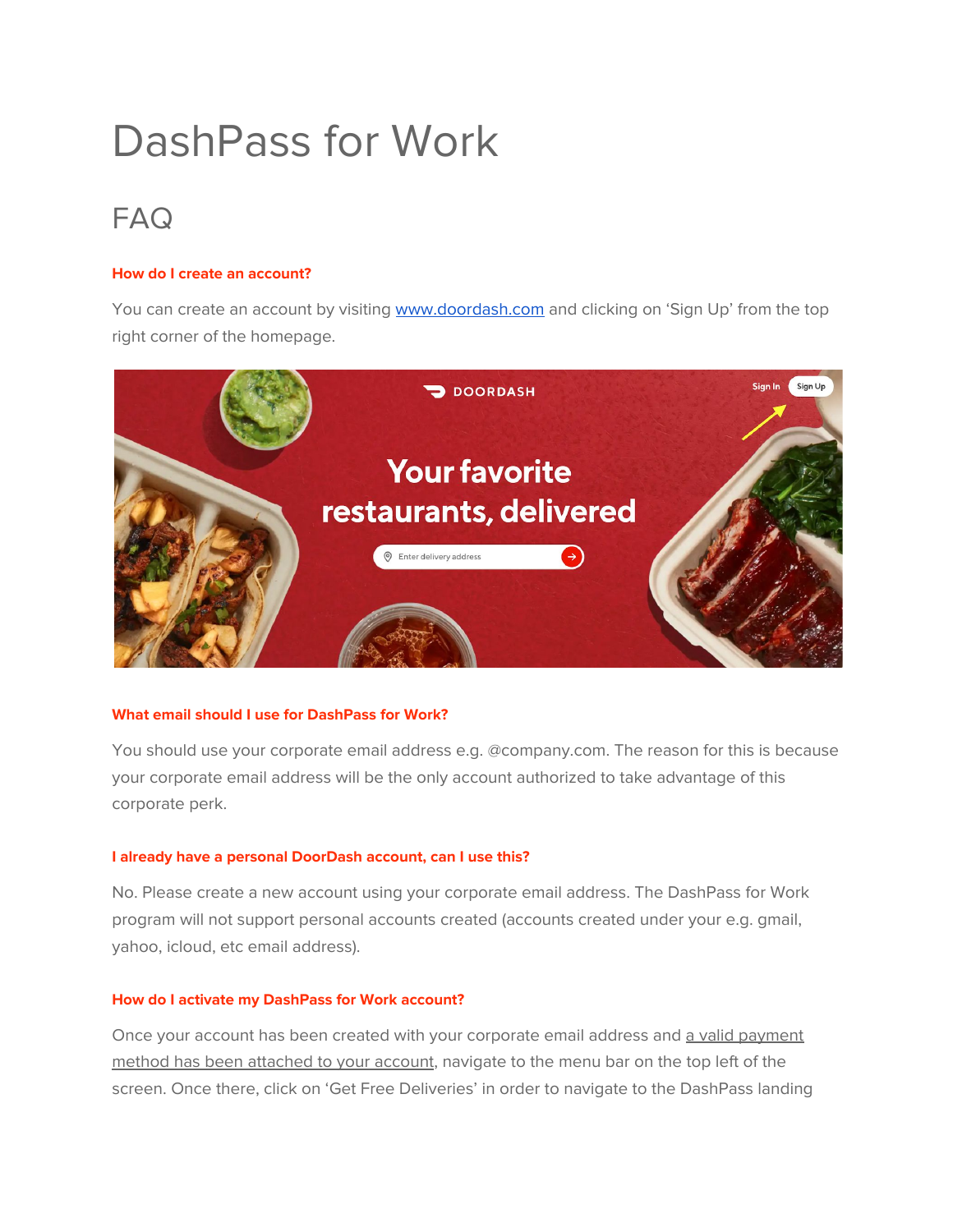page. The next step entails clicking on the confirmation button to enroll in DashPass. Note: you will see wording that "Your organization covers the cost of DashPass" and when directed to the payment page, it will display as "Free."



#### **How do I add a valid payment method to my account?**

Once your account has been created, navigate to the menu bar at the top left of the screen and click on the 'Payment' section. Once there, you may add a credit card of your choice to the account.

#### **I am unable to activate DashPass for Work free of charge, what do I do?**

- 1. Make sure that you have a valid payment method attached to your account.
- 2. Double check that you're using your company email to sign in.
- 3. Contact ddfb-support@doordash.com if you need further assistance.

## **How do I make sure I get the most out of my DashPass subscription and choose DashPass enabled restaurants?**

Once your account has been set up and you're ready to place an order, make sure you make the most out of your perk by looking out for the DashPass logo attached to your favorite (local) restaurants. The way that you will know it is a DashPass enabled restaurant is by our DashPass logo(s) attached to the restaurant home page (see below):